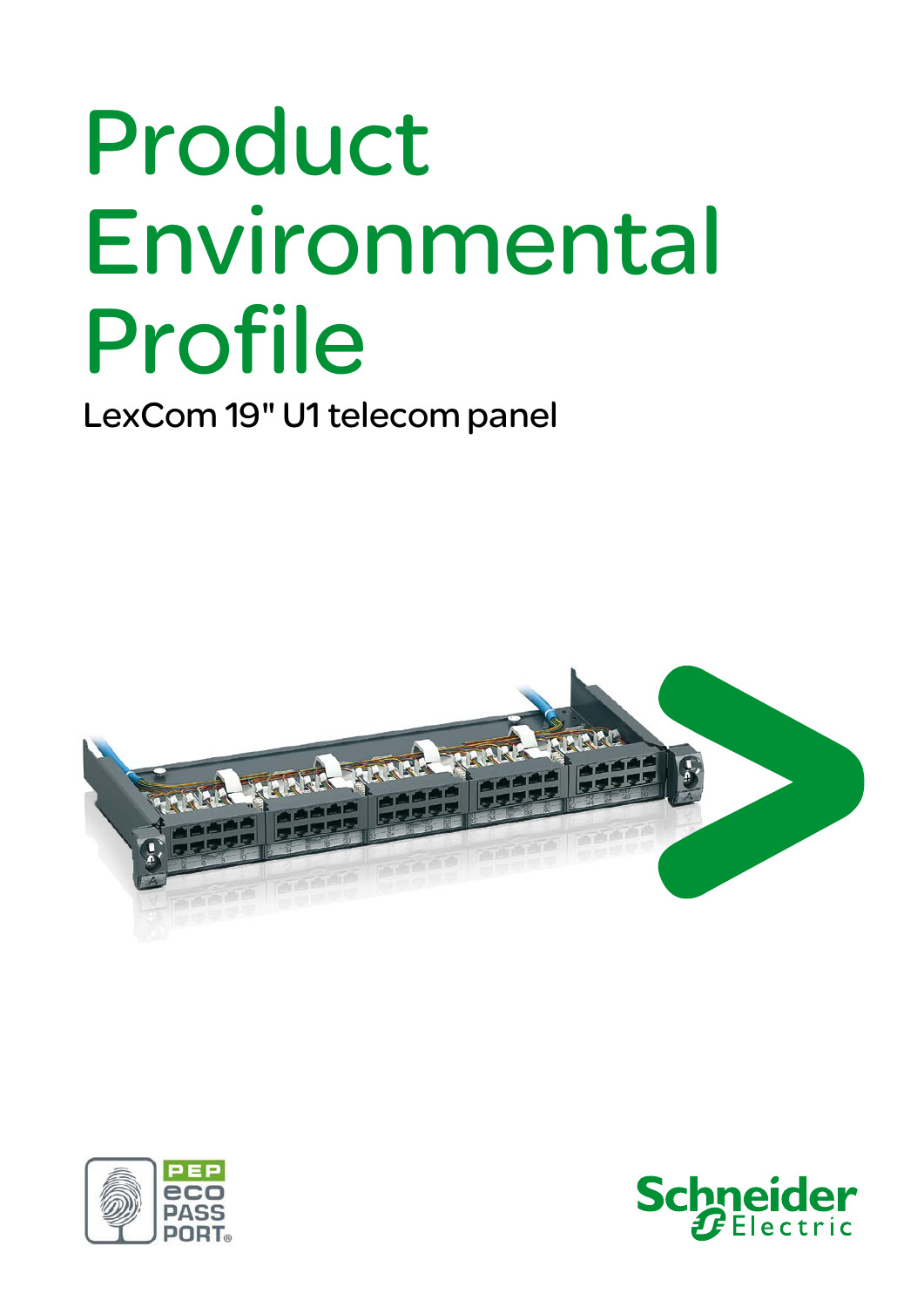## Product Environmental Profile - PEP

#### Product Overview

The main function of the LexCom 19" 1U Telecom Panel, 50 Port is to consolidate & distribute up to 50 paired telephony conductors. The conductors are punch down on to IDC blocks at the rear of the panel & distributed via RJ45 sockets at the front.

This range consists of:

1 x LexCom 19" 1U rack mountable Telecom Panel with 50 ports.

The representative product used for the analysis is the LexCom 19" 1U Telecom Panel, 50 Port - Ref: VDIG141501.

The environmental impacts of this referenced product are representative of the impacts of the other products of the range which are developed with the same technology.

The environmental analysis was performed in conformity with ISO 14040 "Environmental management: Life cycle assessment – Principle and framework".

This analysis takes the stages in the life cycle of the product into account.

#### Constituent materials



The LexCom 19" 1U Telecom Panel, 50 Port is manufactured at a production site which complies with the regulations governing industrial sites.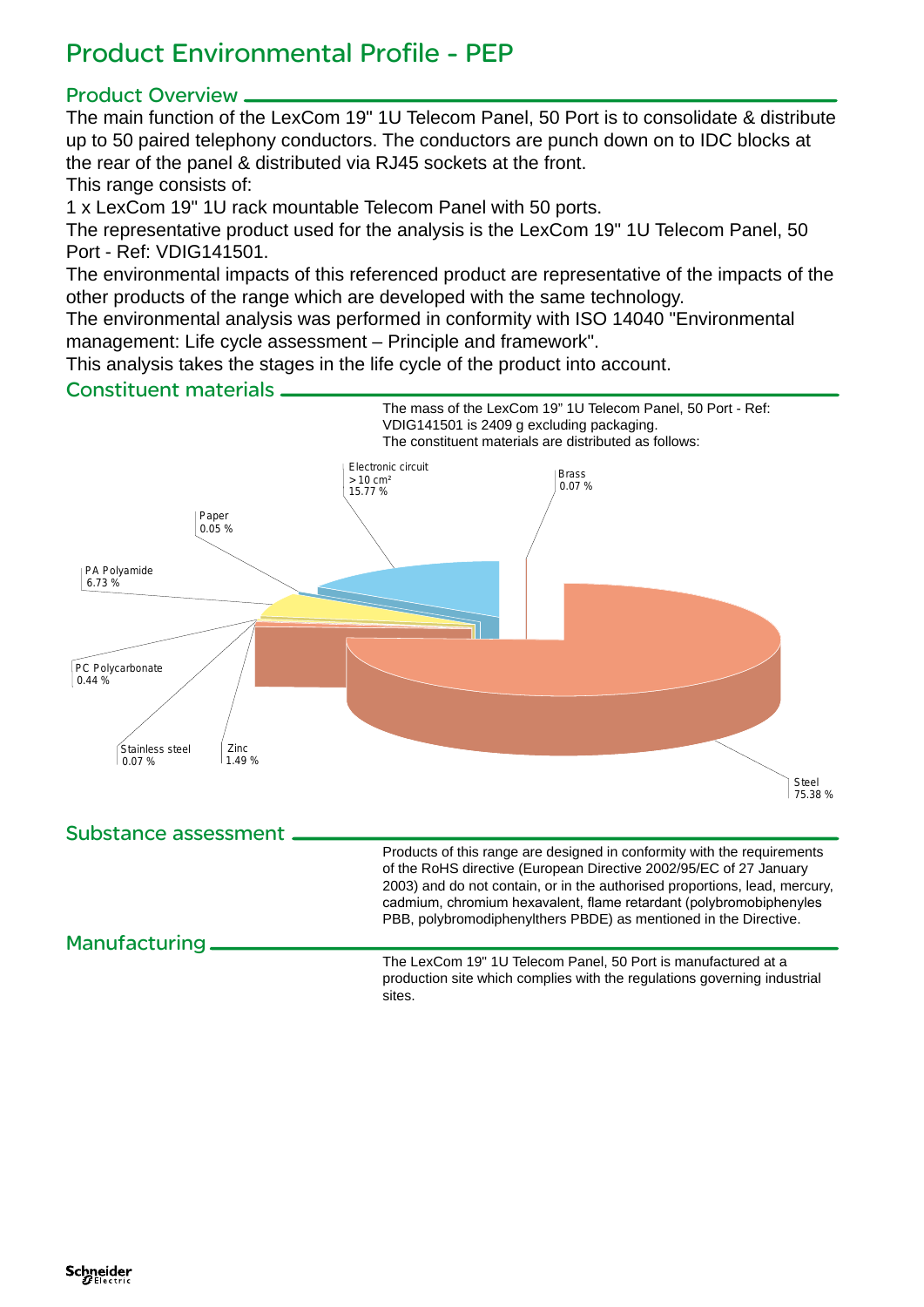### Product Environmental Profile - PEP

| <b>Distribution</b>          |                                                                                                                                                                                                                                                                                                                                                                                                                                                                                                                                                                                                                                                     |
|------------------------------|-----------------------------------------------------------------------------------------------------------------------------------------------------------------------------------------------------------------------------------------------------------------------------------------------------------------------------------------------------------------------------------------------------------------------------------------------------------------------------------------------------------------------------------------------------------------------------------------------------------------------------------------------------|
| <b>Utilization</b>           | The weight and volume of the packaging have been reduced, in<br>compliance with the European Union's packaging directive.<br>The LexCom 19" 1U Telecom Panel, 50 Port packaging weight is<br>approximately 354.5 g. It consists of PE (Low Density, LDPE, Film)<br>1.4 g, Paper (Recycled, With Deinking) 13.1 g, Cardboard (Duplex-<br>Triplex) $340$ g.<br>The product distribution flows have been optimised by setting up local<br>distribution centres close to the market areas.                                                                                                                                                              |
|                              | The LexCom 19" 1U Telecom Panel, 50 Port does not generate any                                                                                                                                                                                                                                                                                                                                                                                                                                                                                                                                                                                      |
|                              | environmental pollution requiring special precautionary measures (noise,<br>emissions, and so on).<br>The electrical power consumed by the LexCom 19" 1U Telecom Panel,<br>50 Port is zero watts.                                                                                                                                                                                                                                                                                                                                                                                                                                                   |
| End of life                  |                                                                                                                                                                                                                                                                                                                                                                                                                                                                                                                                                                                                                                                     |
|                              | At end of life, the LexCom 19" 1U Telecom Panel, 50 Port must be<br>dismantled to facilitate the recovery of the various constituent materials.<br>The proportion of recyclable material is higher than 73 %.<br>This percentage includes the following materials: PC Polycarbonate, PA<br>Polyamide, Paper, Brass, Steel, Zinc, Stainless steel.<br>The products of this range also include Electronic circuit > 10 cm <sup>2</sup><br>which have to be disassembled and which must be sent to specialised<br>treatment systems.<br>The end of life details appear on the product end-of-life recovery sheet.                                      |
| <b>Environmental impacts</b> |                                                                                                                                                                                                                                                                                                                                                                                                                                                                                                                                                                                                                                                     |
|                              | The EIME (Environmental Impact and Management Explorer) software,<br>version 4.0, and its database, version V10 were used for the life cycle<br>assessment (LCA).<br>The assumed service life of the product is 20 years with a utilisation rate<br>of the installation of 100 % and the electrical power model used is OFF<br>(ON, OFF, Stand by).<br>The scope of the analysis was limited to the LexCom 19" 1U Telecom<br>Panel, 50 Port Ref: VDIG141501.<br>The environmental impacts were analysed for the Manufacturing (M)<br>phases, including the processing of raw materials, and for the Distribution<br>(D) and Utilization (U) phases. |

**Presentation of the environmental impacts:**

| <b>Environmental indicators</b>     | <b>Short</b> | <b>Unit</b>     | LexCom 19" 1U Telecom Panel (1 unit) |                       |                       |               |
|-------------------------------------|--------------|-----------------|--------------------------------------|-----------------------|-----------------------|---------------|
|                                     |              |                 | $S = M + D + U$                      | M                     | D                     | U             |
| Raw material depletion              | <b>RMD</b>   | $Y-1$           | 6.8233E-15                           | 6.7945E-15            | 2.8814E-17            | $0.00E^{+00}$ |
| <b>Energy depletion</b>             | <b>ED</b>    | МJ              | 1.6003E <sup>2</sup>                 | 1.3934E <sup>2</sup>  | 20.693                | $0.00E^{+00}$ |
| <b>Water depletion</b>              | <b>WD</b>    | dm <sup>3</sup> | 1.0614E <sup>2</sup>                 | 1.012E <sup>2</sup>   | 4.944                 | $0.00E^{+00}$ |
| Global warming                      | <b>GW</b>    | $g - CO$        | 1.1175E <sup>4</sup>                 | 1.0055E <sup>4</sup>  | 1.1196E <sup>3</sup>  | $0.00E^{+00}$ |
| Ozone depletion                     | OD           | $g \sim$ CFC-11 | $1.3231E^{-3}$                       | $6.452E^{-4}$         | 6.7785E <sup>-4</sup> | $0.00E^{+00}$ |
| <b>Photochemical ozone creation</b> | <b>POC</b>   | $g - C_2H_a$    | 3.411                                | 2.555                 | 8.5619E-1             | $0.00E^{+00}$ |
| Air acidification                   | AA           | $g \sim H^+$    | 1.428                                | 1.277                 | 1.5115E-1             | $0.00E^{+00}$ |
| Hazardous waste production          | <b>HWP</b>   | kg              | $5.8063E^{-2}$                       | 5.7698E <sup>-2</sup> | 3.6511E <sup>4</sup>  | $0.00E^{+00}$ |

The life cycle analysis shows that the manufacturing phase (M phase) is the life cycle phase which has the greatest impact on the majority of environmental indicators.

The environmental impacts variability between the upper part and the lower part of the range is less than 5 %.